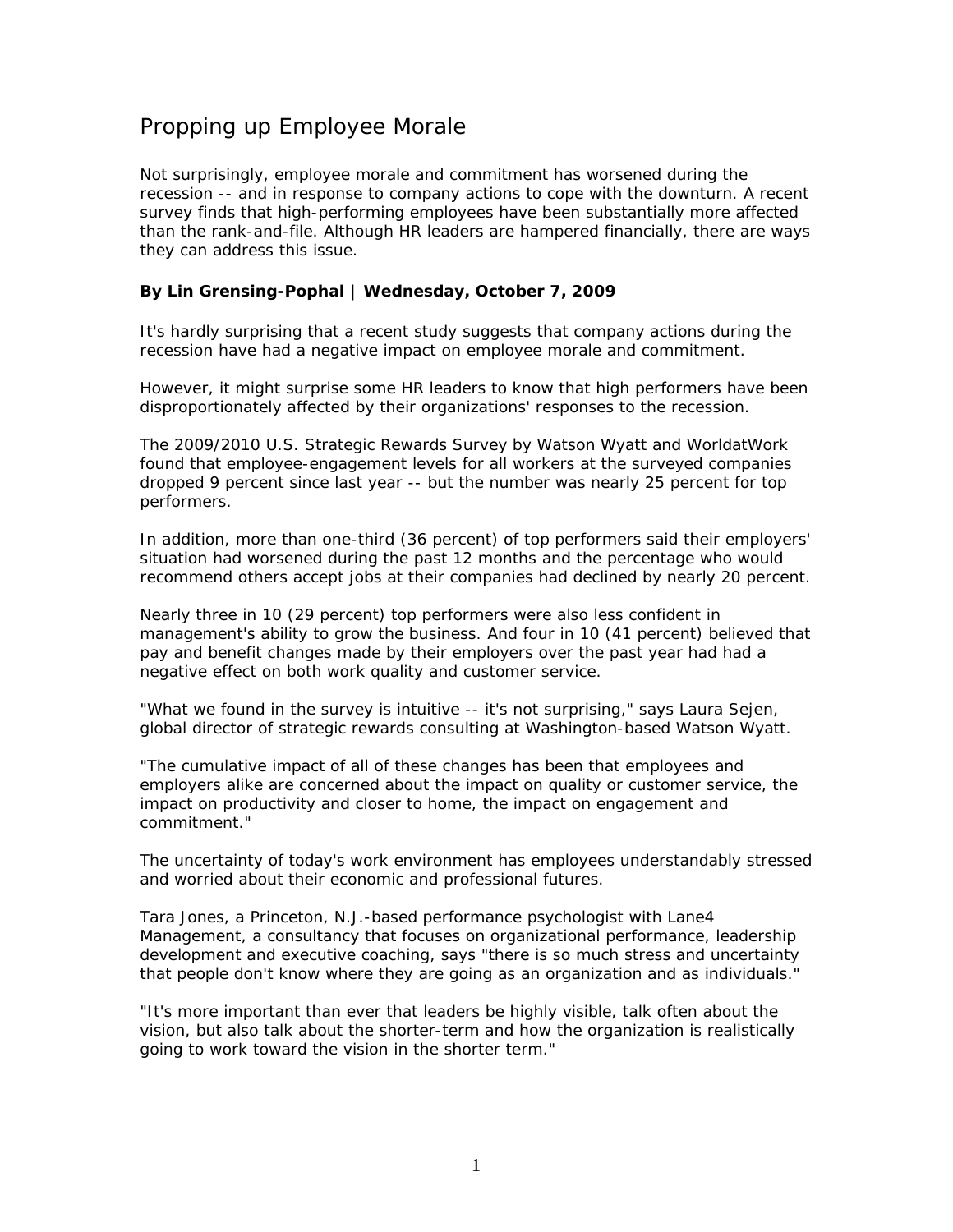Transparency is critical, says Jones. "Leaders need to put themselves out there, be honest and role model the behavior they wish to see in their people -- and support those behaviors when they see them.

"They also need to be there to provide individual support to both the underperformers -- who are probably really scared about their future -- and the high performers, who are beginning to feel like their hard work is undervalued," she says.

HR has an important role to play in this process.

"When you look at the array of cost containment or cost-cutting actions that companies have taken, many, many of them fall directly in the HR space," says Sejen. "This has put HR at the center of companies that have to weather the storm."

### **It's Not** *All* **About Money**

The good news for employers, says Roxanne Emmerich, is that it takes more than money to motivate and engage employees.

Emmerich is the Minneapolis-based author of *Thank God It's Monday! How to Create a Workplace You and Your Customers Love*, and a management and workplace consultant known for her work transforming negative workplaces.

"One of the biggest fallacies out there is that it's all about pay and performance and all about incentive pay," says Emmerich.

Instead, she says, "it's really about more intrinsic things -- what really matters to people is what makes them feel good about their work and being successful at their work."

HR is in a position to "dramatically transform the results of an organization -- it's really their job to make those things happen." But, to do this, she says, they "need to get up to the 30,000-foot level and give people a vision of something extraordinary to go after."

Emmerich also promotes the concept of "measure and celebrate" -- set clear goals, measure progress and celebrate successes.

Those celebrations, she claims, can have measurable impacts. She tells of one company she worked with that had an event billed as a "Kick Butt Kick Off" to recognize and engage employees.

"Within 30 days of the event, [the company] grew more than they had in the previous 10 years combined," she says.

It doesn't have to be all about money, benefits and perks, agrees Jones. HR is limited in terms of what it can do to create opportunities for high performers in terms of career advancement and bonuses.

But, she says, HR leaders should be "finding other motivations for high performers and working with those motivations, finding other ways to reward high performance and creating opportunities for leadership and personal development."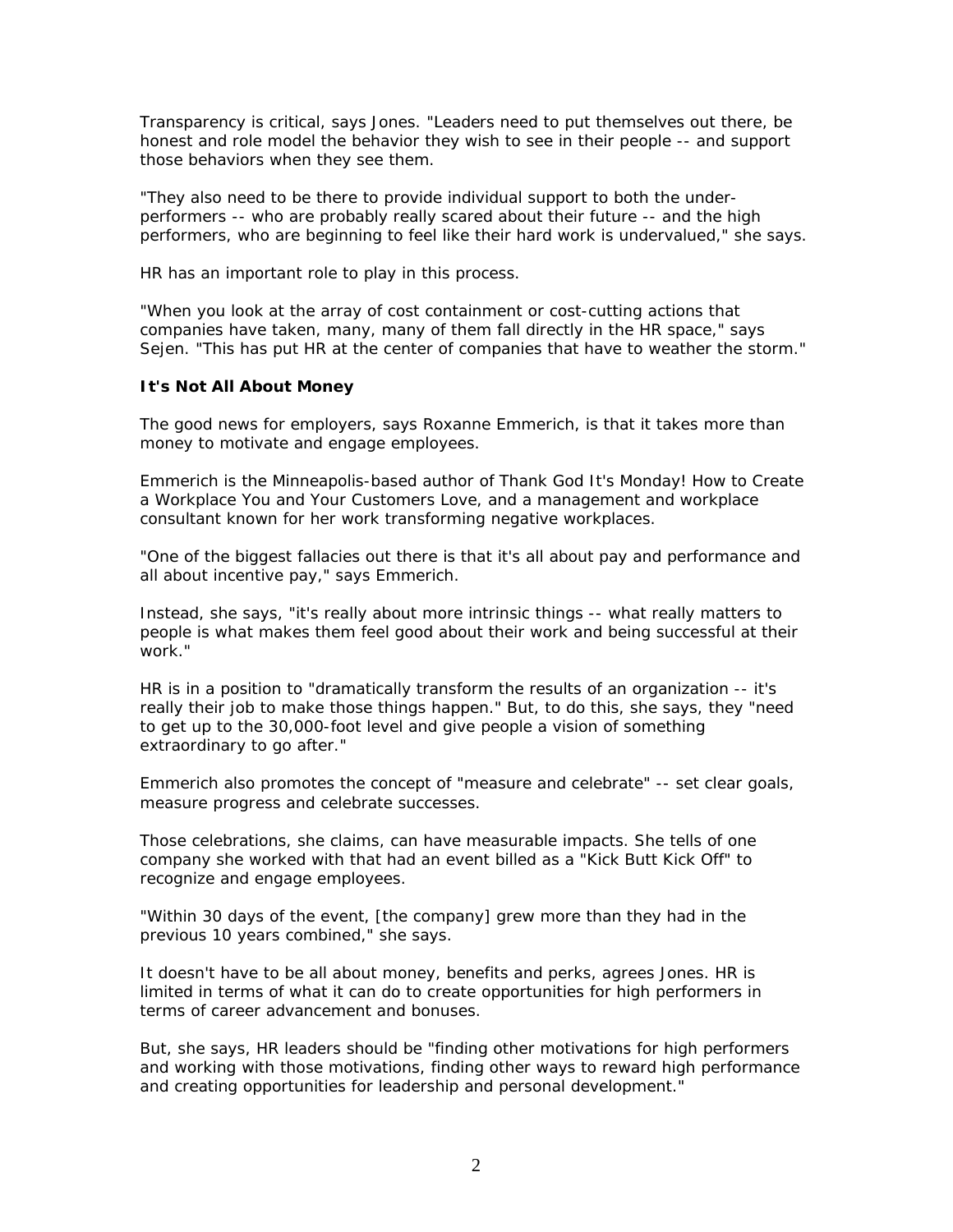Specifically, she suggests:

## **\* Get creative.**

Offer flexible working hours, sabbaticals or brief periods off after a big case, a big new business win or a big project, for example.

One law firm Lane4 is currently working with initiated a flexible-scheduling policy of nine working days for every 10 days, says Jones. The company had been trying to implement such a program prior to the recession, but had met resistance; now, though, the time is right and the results have been positive.

The firm is experiencing increased morale, increased efficiency and greater productivity, says Jones. "So this is something they will continue once the better times return."

# **\* Find other ways to reward people for performance.**

"A key psychological need is competence," says Jones. "Leaders and managers need to offer much more specific and clear feedback, both in terms of the motivational and the developmental."

She tells of a soft drink company that withdrew a new product -- a situation that negatively impacted bonuses. "HR worked hard at exploring other ways of rewarding performance, which tapped into individuals' motivations like offering a weekend at a great city or spa hotel or a high-adrenaline sport experience," she says.

"Although small, the rewards were much more personalized and at a much lower cost to the company." As a result, she says, morale has remained high.

### **\* Offer development training.**

While these programs do have costs associated with them, Jones notes, the costs are significantly less than bonuses -- or than recruitment costs, if high performers leave.

One investment bank that used this strategy as a reward for high performers said the selected employees "found the program to be intellectually stimulating, it helped them cope with the uncertainty and frustrations and helped them support and challenge their teams and peers more effectively during the tough times," she says.

Ryan Johnson, vice president of research at Scottsdale, Ariz.-based WorldatWork, says that "one of the easiest things to do in an environment like this is to sit down with someone and have a discussion about their career development and where they're headed in the organization."

Simply letting high performers know that their performance is recognized and that they're important to the company can be motivating, he says.

But those types of conversations simply aren't happening as frequently as they could or should be, says Johnson.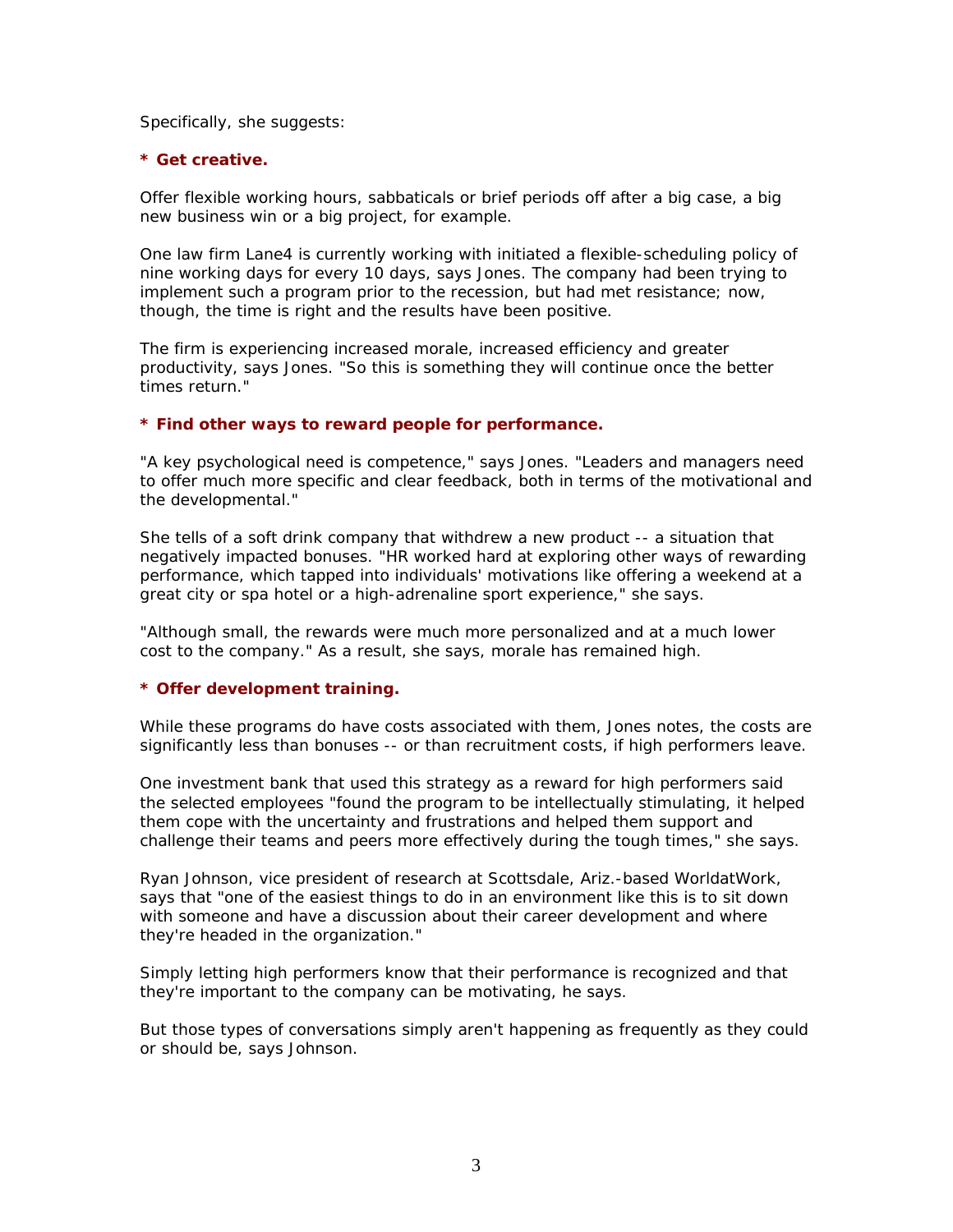Not surprisingly, he says, it is the higher-performing companies that have more often instituted such conversations between supervisors and employees, according to the survey.

"A lot of organizations get low numbers in terms of the frequency of those conversations," Johnson says.

# **Yet Pay and Benefits Can't be Ignored**

While money, perks and benefits may not be the only motivators for employers, it would be naive to suggest these things don't matter. And, in fact, the Watson Wyatt/WorldatWork survey shows that they do matter -- now more than ever -- and particularly for high performers.

Base pay, says Sejen, has always shown up in the "Top 5" in terms of drivers of retention and attraction for employees.

"This year it's No. 1 among top-performing employees and second on the list among all employees," she says. "It's important to get base pay right."

Then it's time to consider bonuses, incentive plans, etc., ensuring that the right metrics are in place to drive performance -- and, critically, to ensure that communication is clear and effective, experts say.

Johnson stresses a focus on "total rewards" -- a philosophy WorldatWork is firmly behind.

Whether in a good or bad economy, he says, focusing on total rewards can help companies attract, motivate and retain employees. The economy, though, does impact where employers -- and HR professionals-- should be placing their focus, he says.

"In today's economy, not many organizations are recruiting, so the 'attract' piece of the equation isn't as relevant," he says. "Retention may not be as relevant because people are staying put. It's the motivation piece that, I think, is where employers can get the most value at this point."

### **Planning for the Recovery**

One key issue that companies will have to grapple with as the economy picks up, says Johnson, is when and how to reinstate pay cuts that may have been made.

The majority of participants in the Watson Wyatt/WorldatWork survey report they intend to reverse hiring freezes (72 percent) and salary freezes (79 percent).

"You can do it across the board, or you can do it strategically for high performers," he says. "When you do it strategically to high performers, that's going to cause the organization to have conversations with the average performers and say, 'Here's the reason why we're reinstating the salary reductions for some, and not for you and here's how you can get to that level where you're a high performer and get your salary reduction reinstated'."

Sejen recommends caution when reversing pay cuts, though.